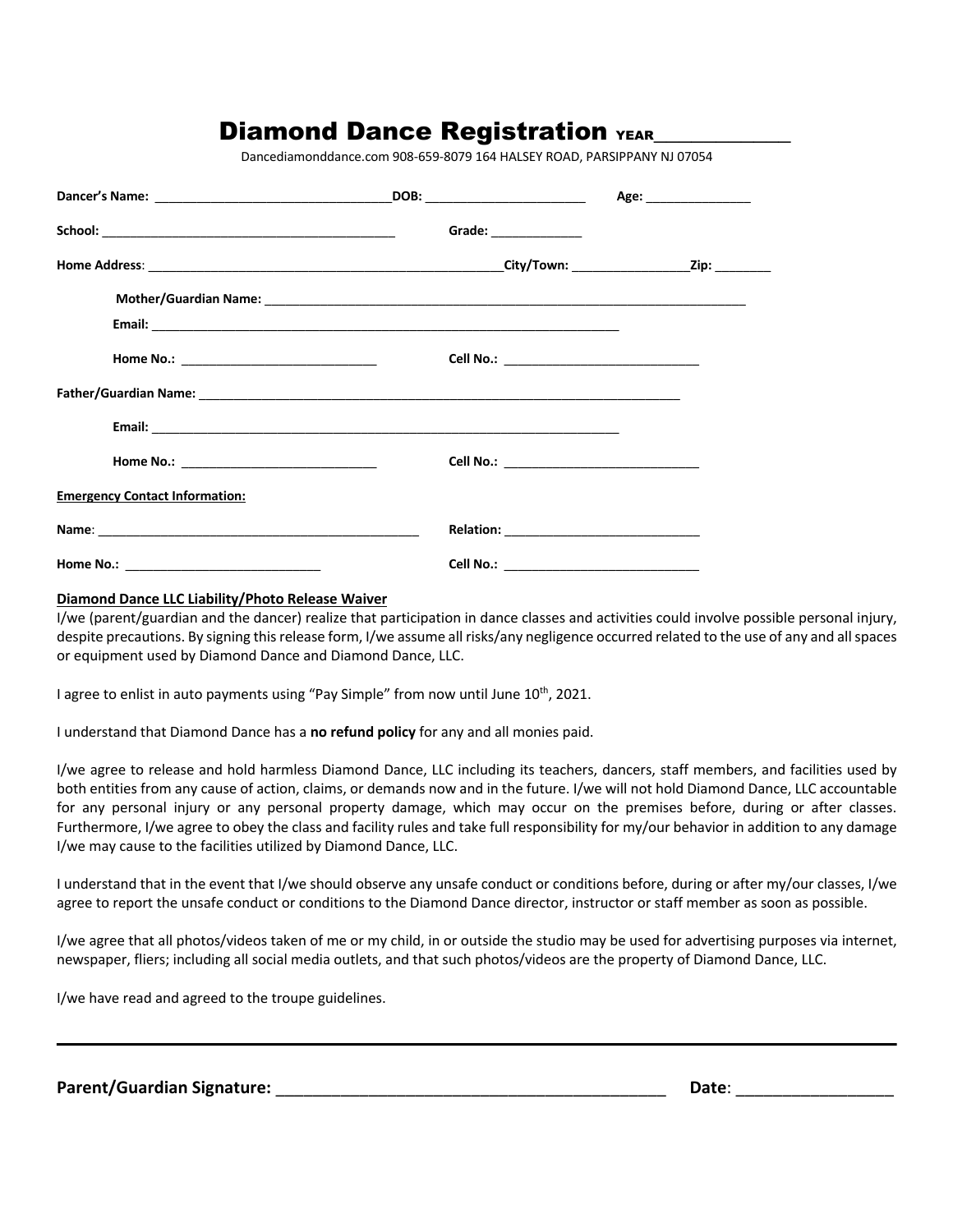# Diamond Dance LLC Competition Troupe Guidelines

**Make sure to read these guidelines thoroughly with your family and child so everyone is aware of the studio's expectations.**

## **DIAMOND DANCE IS KNOWN FOR HAVING HIGHLY RANKED DANCERS, TEACHERS, ROUTINES, AND TECHNIQUE AND MUST BE REPRESENTED AS SUCH AT ALL TIMES. IT IS IMPORTANT THAT ALL OF OUR COMPETITION TROUPE STUDENTS REFLECT OUR PROFESSIONALISM AND PRESTIGIOUS DEMEANOR.**

## **I. Competition Troupe Membership**

You must audition to become a part of the Diamond Dance LLC Competition Troupe. The assignment of solos, duos, and trios is based on many different factors, including style, technique, attendance, chemistry, readiness, behavior, and auditions. Assignment of such routines is ultimately determined by the Diamond Dance teachers and director (based on these factors) and is subject to change at any time.

### **II. Tuition Policy**

Diamond Dance uses the free auto-pay service "Pay Simple" for tuition payments. Payments will be automatically charged from the checking/bank account of your choosing on the 10<sup>th</sup> day of each month. Checking account information will be taken on the day of registration. Tuition will stop being drafted on June  $10^{th}$ , 2021 and will only resume upon a new registration for the 2021-2022 season.

Being a part of our competition team is a large commitment that involves other students'/parents' schedules, teachers' schedules/pay, studio funds/scheduling, choreography, and costuming. The event of resignation by any student will affect each of these factors and individuals. For this reason, competition students are contracted with our team for the full dance season: September to the end of July of each year.

If a student will not be attending nationals**, you MUST notify your director IN WRITING at least 4 months prior** to the event. **Students that are in a duo, trio, and/or more than one group** are all expected to attend nationals. In the event that a competition student resigns during our dance season, they will be responsible for paying a cancellation fee in the form of a 2-month continuation of tuition fees. In this event, automatic tuition payments will stop 2 months following the date of the dancer's resignation from the team.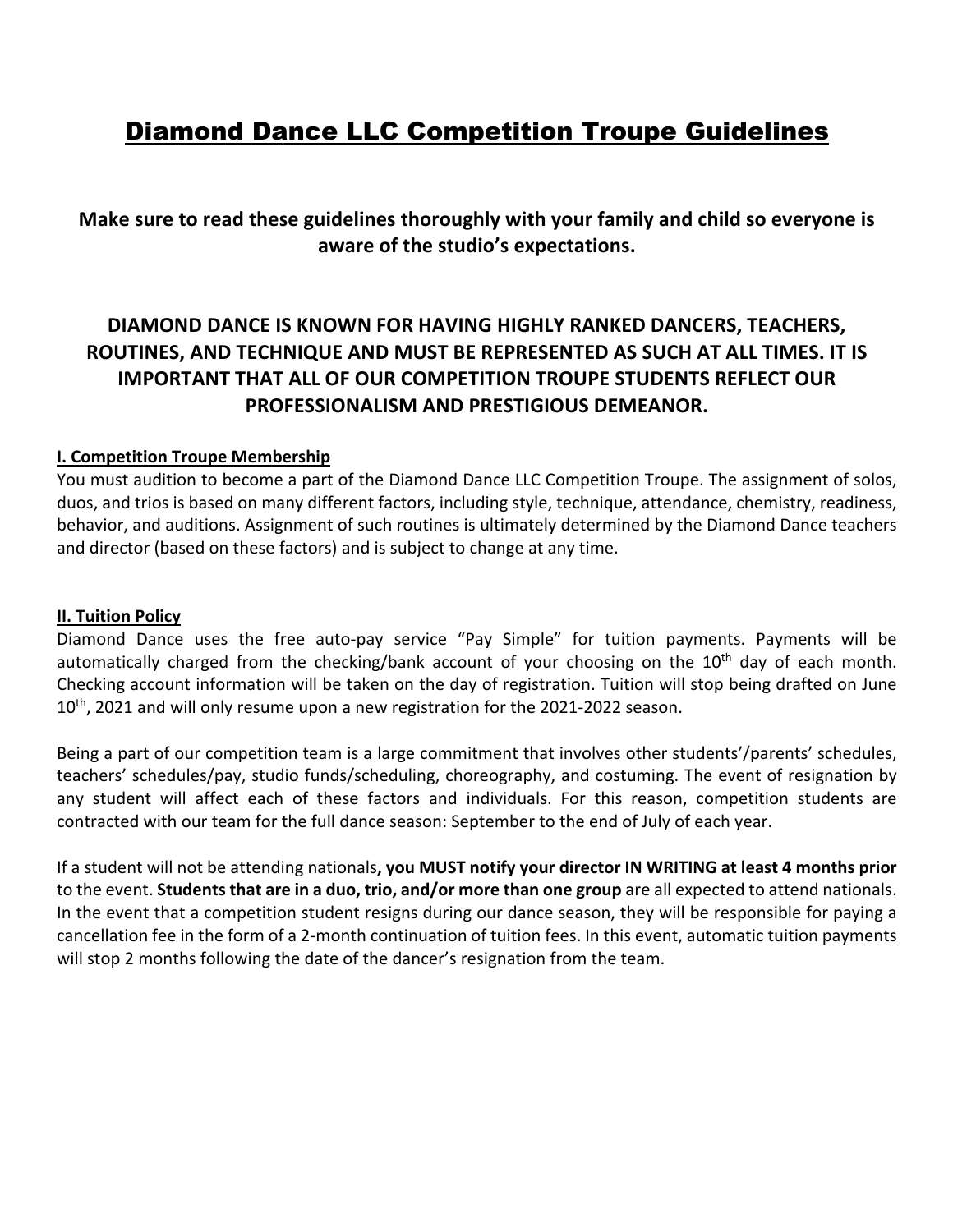### **II.2 Auto-Payments Policy**

Diamond Dance LLC will be auto-drafting all payments including; tuition, costumes, recital tickets, and competition fees. Diamond Dance will no longer require an email confirmation for any fees drafted. We will however send out invoices along with the exact draft dates a month prior to any draft. No draft will be extracted without a 30 days notice. If a parent would like to pay in cash they must pay all competition fees by Jan 1 2022. In the event that a payment has been drafted but a student cannot compete, their fee will be credited towards another event. In any other event including a student team departure. Diamond Dance LLC has a no refund policy.

## **III. Refund Policy**

**Diamond Dance will not issue refunds or credits to any monies paid.** This includes, but is not limited to: competition fees, recital tickets, costumes, tuition, fundraisers, summer classes, performances, and off-premise activities.

## **IV. Costumes**

**Costume balances are due by October 1st, 2020, NO EXCEPTIONS**. If a dancers' costume balance is not paid by this date, their costume(s) will not be ordered.

All costume choices are made by the Diamond Dance director and staff. Students and parents cannot choose their costumes unless advised by the director. **ANY AND ALL COSTUME CHANGES/ALTERATIONS MUST GO THROUGH THE DIAMOND DANCE DIRECTOR.** Such changes/alterations may include, but are not limited to: changing of costume, size alterations, rhinestones, make-up, hair styles, additions, changing of shoes, style of tights, etc.

### **V. Dress Code**

**Dress code is extremely important!** "LOOK LIKE A DANCER, FEEL LIKE A DANCER!" If a student does not come to class with the appropriate hair, shoes, or attire, they will be asked to sit out of class and watch. **Students should have hair products appropriate dance attire, tights and all of their dance shoes at ALL TIMES in their dance bag!**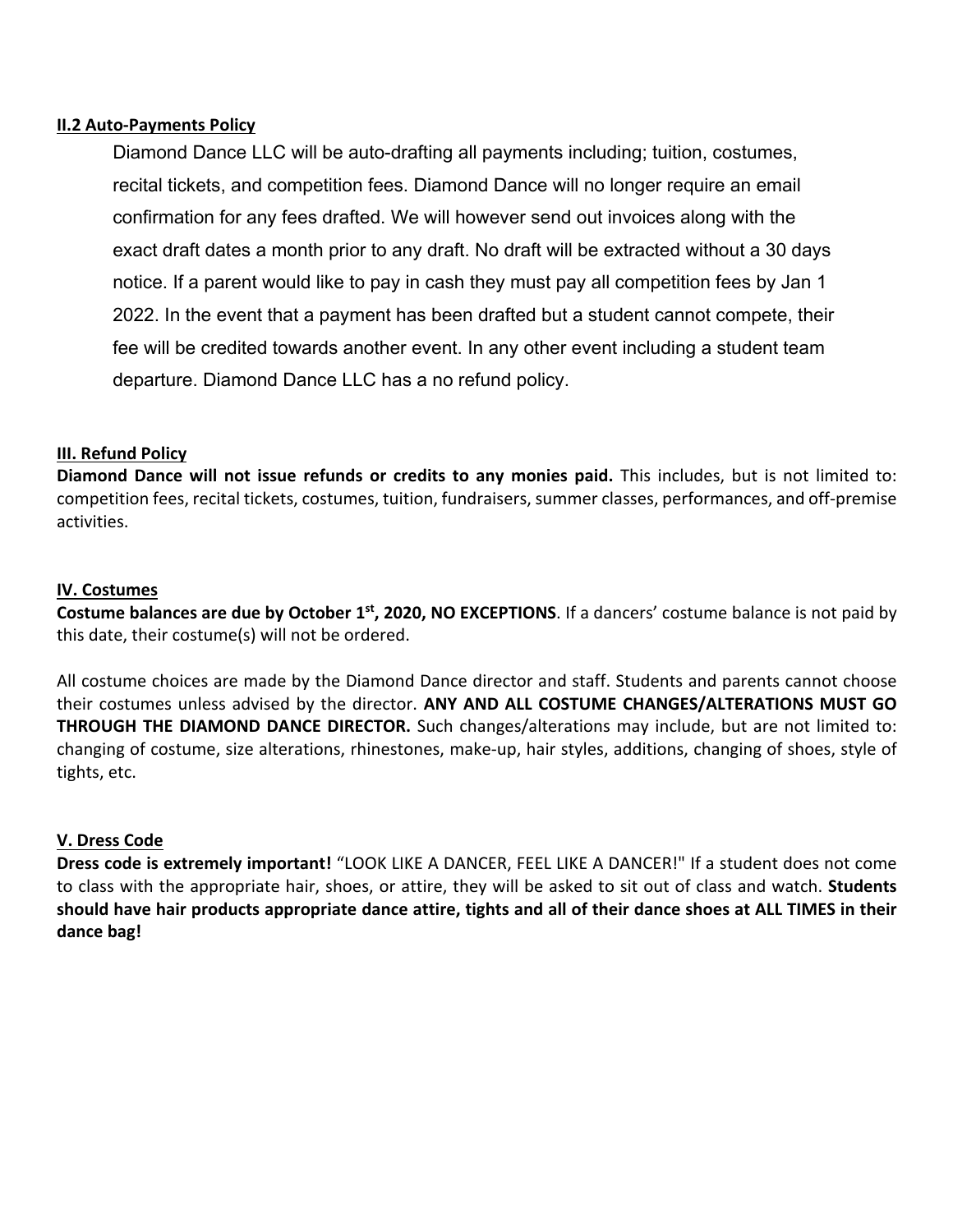## **Diamond Dance Class Attire**

- Ballet & Tap 3-5yrs.: Any color leotard, pink tights, pink ballet slippers, and black tap shoes. Hair should be pulled back. Skirts or shorts are welcome!
- Ballet 6 & up: Black leotard, black shorts (optional), pink or nude tights (optional), and Capezio or Bloch leather split sole pink ballet shoes. *Hair must be worn in a bun.*
- Teen Ballet: Black leotard, black shorts or skirt (optional), pink or nude tights (optional), Capezio split sole pink ballet shoes. *Hair must be worn in a bun.* Dancers may need pink Capezio or Bloch pointe shoes.
- Competition Classes: Must wear all black, form-fitting dance attire (tank tops, leggings, shorts, leotards, etc.). Hair must be pulled back and secured in either French braids, a bun, or a neat ponytail.
- Tap Shoes 6 & up: Competition members must have black Bloch leather lace-up tap shoes.
- Jazz & Lyrical Shoes 6 & under: Must have tan Capezio jazz shoes .
- Competition Jazz & Lyrical Shoe: All competition classes (Mini-Senior) will need the tan Capezio turning shoe. Teens and Seniors may want to get more than one pair as they will use these for all classes (including solos).

## **\*\*Attire & Shoes can be purchased at** *Capezio* **in Wayne, NJ,** *Dance Warehouse* **in Budd Lake, NJ, or at Discount Dance Supplies Online (https://www.discountdance.com/)\*\***

**TEAM WARM-UP OUTFIT MUST BE WORN AT ALL COMPETITIONS.** Jackets may be customized on the upper left chest in clear rhinestones, **ONLY WITH YOUR FIRST NAME.** Pins and/or ribbons are allowed on jackets, but please keep in mind that they can damage the jacket. Warm-up outfits are available for purchase/customization on the Diamond Dance website under the "Studio Shop" tab.

## **VI. Ballet/Technique Classes: Requirements and Expectations**

Ballet is one of the most important classes in a dancer's life! It is very important that all troupe members attend their ballet/technique classes and that they are dressed appropriately for all classes!

- a) Ballet Attendance Policy: **When students miss ballet class, they will have to complete a make-up ballet private during their scheduled solo timeslot or attend a different weekly ballet class as a makeup.**
- b) Private Lesson Attendance Policy: If you cannot make your private lesson due to illness, school event, or personal reasons, **please let your teacher and director know at least an hour before your lesson time.** Please do this as a courtesy to our director, the teacher of the lesson, and other students whose lessons could be bumped up/down on that day. There are no make-ups for private lessons, unless the director or teacher advises one.
- c) Private Lesson Requirements: **Students must take ballet if they are going to have jazz, lyrical, or contemporary solo.**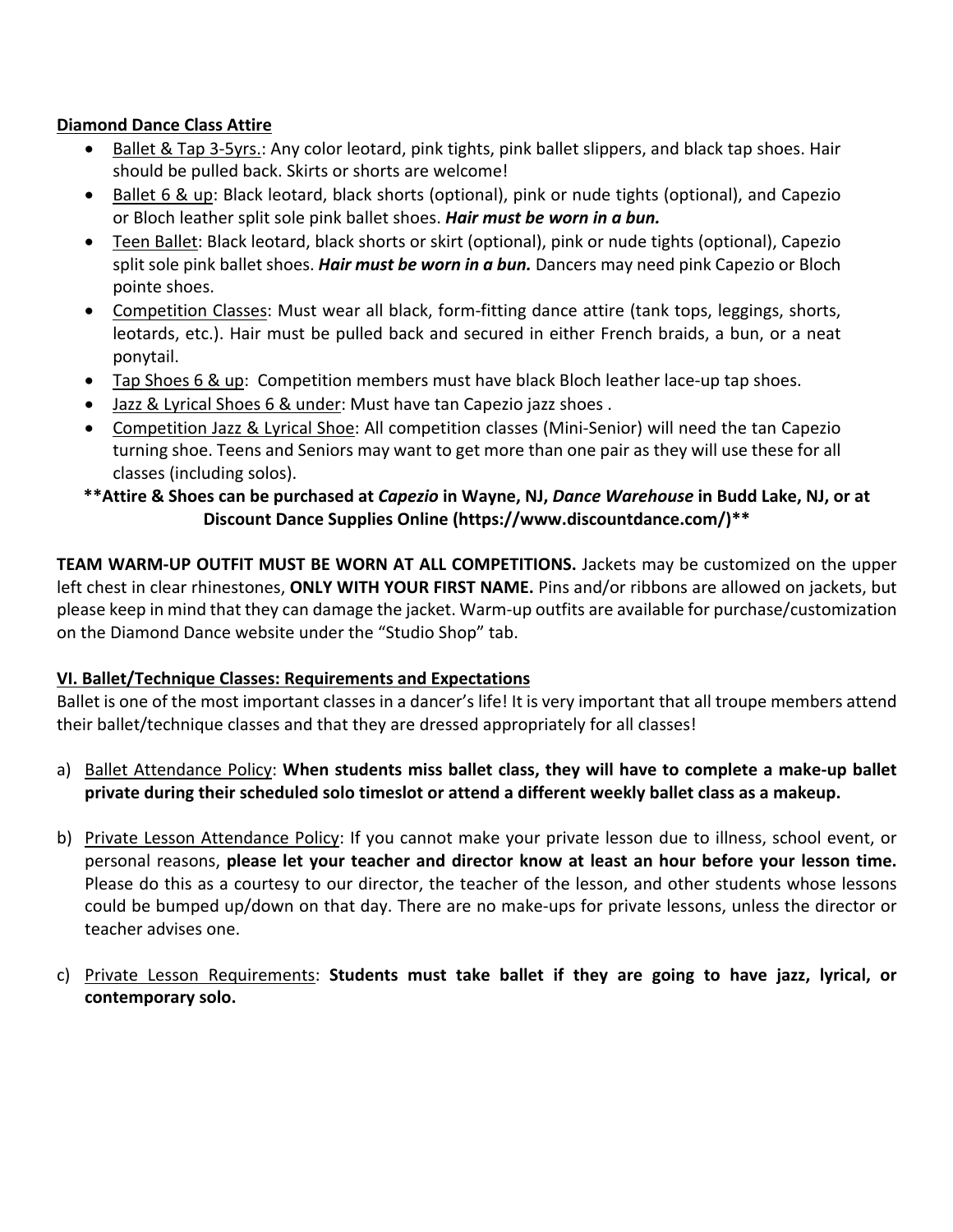## **VII. Studio Etiquette**

- a) Students Waiting Room Policy: **ALL STUDENTS SHOULD REMOVE STREET SHOES WHEN ENTERING THE STUDIO.** Upon arrival, we ask that students please wait for any dancers to finish their routine/combination/ exercise before entering the studio, or to kindly walk behind them. **Please enter the studio quietly,** as not to interrupt the class or private that is currently being held. If students arrive early to their class, they should remain in the waiting room (located in the back of the studio) and stretch until the teacher instructs them to enter the main studio.
- b) Parents Waiting Room Policy: **DUE TO COVID19 THERE WE WILL STRICLY HAVE A DROP OFF AND PICK UP ONLY POLICY UNTIL FURTHER NOTICE -** Parents of children 7 & up are asked to drop off their children at the beginning of class and return to the studio at the end of class to pick them up, or kindly wait in their car. Although we appreciate you, it is a distraction to our staff as well as to your children to have extra guests at any time. Parents, if you would like to see your child's routine just shoot us an email and we will gladly set up a day for you to pop in!
- c) **Studio Questions:** We kindly ask that all studio questions or competition questions are conveyed via email or after the last class of the evening, as we do not want to take away any lesson time from the dancers. Text messaging to our teachers should only be used for last minute scheduling/absentee notice. Please do not text any competition questions or class questions to any staff members. **All inquiries should occur via email to dancediamonddance@aol.com or by phone (908)-659-8079. We will be most reachable during the Diamond Dance Hours: Mondays & Wednesdays 9am-12PM Tuesdays 6:30-7:30pm**

## **VIII. Competitions**

- a) *Competition Commitment:* **Here's what you** need to know. Costumes per routine \$100, we visit 3-4 regional local (30-40min away) per season Feb-June and nationals are in July ( 3-4hrs away). Competition fees range per competition Solos: \$100-\$140 , Duo/Trio \$60-\$70 , Groups \$55-\$65 PER COMPETITION. Being apart of our team a time and financial commitment between monthly tuition, costume fees, and competition fees. Please be aware of all fees prior to committing to team and when selecting classes for the year.
- b) Regional Competitions: A full competition schedule for the 2020-2021 season will be emailed to all parents and posted on the Diamond Dance website in Fall 2020. We typically attend 3-4 regional competitions each season, with some competitions being designated for solos, duos, and trios only. **ALL CLASSES ARE MANDATORY DURING THE WEEK LEADING UP TO A REGIONAL COMPETITION AND TWO WEEKS LEADING UP TO NATIONALS! Students may be scratched as well as some routines if attendance is not full 2 weeks before nationals.** The weekend schedule for each regional competition (detailing the times that each individual routine will compete) will be emailed at least two weeks prior to the specific competition. Parents are expected to keep these weekends open as we cannot accommodate anyone's personal plans.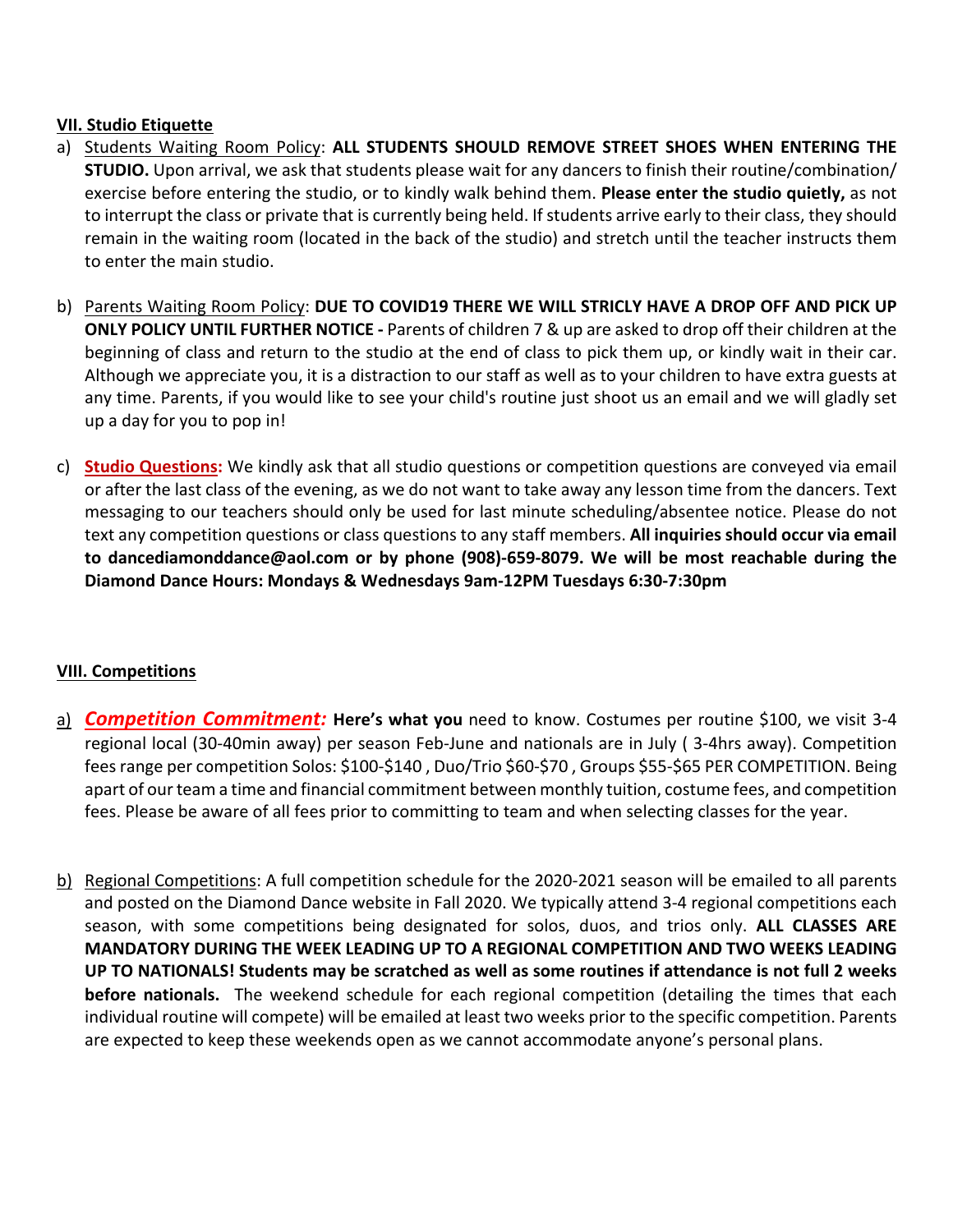- c) Nationals: Our annual week-long National Competition usually occurs in July and is typically 2-4 hours away. If you are in more than one routine, you are expected to stay for the entire week as we have zero control over the schedule or when your child will perform. In addition to competing our routines, there are often special events, dance-offs, team performances, and overall award ceremonies planned by the competition. Your involvement in these events may dictate additional days in which you will need to be in attendance at the competition. **Again, we advise you to stay the whole week to ensure that you will be able to compete at any time during the week and that you may be able to attend any of the extra events that you may choose.** We always have a hotel booked for our team, which will be posted on our website along with more information. If you realize that your child is only performing in the beginning of the week/on a certain day once the schedule is released, you may discuss leaving early/coming for a shorter amount of time with the director.
- d) Competition Attendance: **If you need to miss a competition for a school event, family function, or for personal reasons, we ask that you let the studio director and the teachers of ALL of your child's routines know at least 4 months in advance.** Missing a competition with or without notice may result in not being allowed to compete in future competitions based on re-blocking and staging. This will depend on the difficulty of spacing and the teachers' discretion.

#### **IX. COVID-19/Natural Disaster Lockdown**

We understand that this is a difficult time for everyone in the wake of COVID-19, especially when planning for the future. Last season, we successfully conducted online classes following the shutdown, and our staff worked hard to solidify our online teaching methods to bring Diamond Dance to your own home. We want to assure our families that we are taking all necessary precautions in order to keep the studio clean and our students safe. We will continue to do so for the 2021-2022 season and beyond.

While we hope that the worst is behind us, we acknowledge the possibility of a future shutdown in the upcoming season. We believe it is extremely important to follow state guidelines while keeping up with our technique, routines, flexibility, team spirit, and most importantly, our love of dance. For this reason, **we will immediately transition to online learning and virtual classes through Zoom in the event of a future shutdown** related to COVID-19 or any other natural disaster. We will be implementing the following policies:

- If a lockdown should occur **between September 1st and January 31st,** we will hold all future classes virtually while granting a **10% discount on monthly tuition** to all parents for the remainder of the season or until classes resume in person at which at that point will return to the normal tuition rate.
- If a lockdown should occur **after February 1st,** we will hold all future classes virtually **at the regular monthly tuition rate** for the remainder of the season.
- Virtual classes for non-competition students will always be optional.

FEELING ILL? WE KINDLY ASK ALL STUDENTS TO SKIP CLASS IF THEY ARE NOT FEELING WELL OR IF SOMEONE IN THIER HOUSEHOLD IS NOT **FEELING WELL.**

#### **TESTED POSITIVE?**

- IT IS MANDATORY FOR ALL STUDENTS AND PARENTS TO MAKE THE STUDIO DIRECTOR AWARE IF SOMEONE IN YOUR FAMILY OR IF THE STUDENT THEMSELVES HAS TESTED POSITIVE FOR COVID19. IN THE EVENT THAT A STUDIO MEMBER HAS TESTED POSITIVE WE WILL HAVE A 1 WEEK LOCKDOWN FOR CLEANING AND RE-OPEN AFTER THE 1 WEEK IS OVER AND WILL BE TAUGHT VIRTUALLY. THIS WILL NOT EFFECT TUITION. PARENTS MUST UNDERTSAND STUDENTS ARE DANCING AT THEIR OWN RISK AND THE STUDIO **WILL NOT** BE HELD LIABLE FOR ANY POSITIVE CASES AND ALL PARENTS WILL BE NOTIFIED IN THE EVENT OF A POSITIVE CASE.